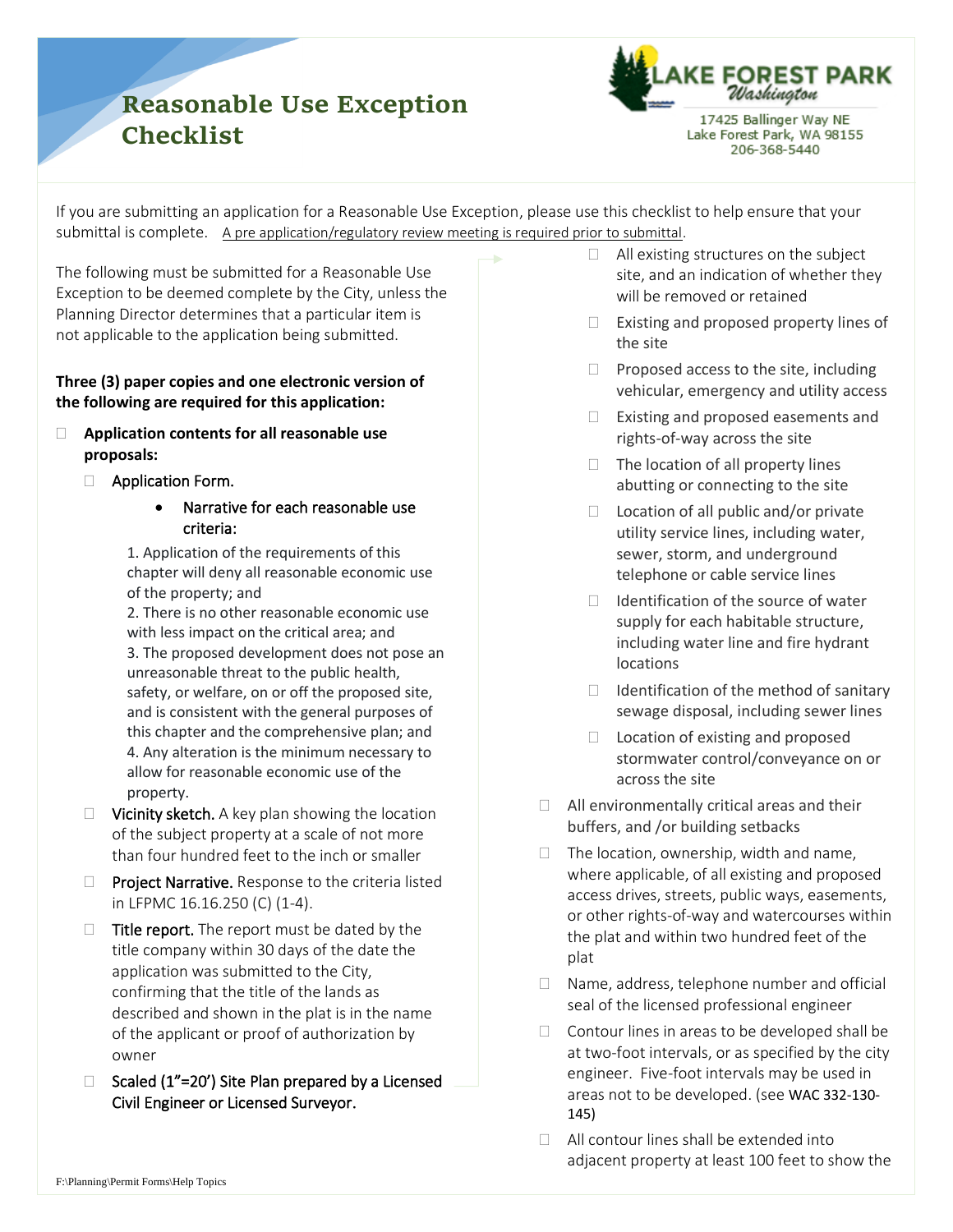## **Reasonable Use Exception Checklist**

topographical relationship of adjacent property to the proposed development

- $\Box$  A legend identifying all existing and proposed boundary lines, drainage facilities, utilities, roadway sections, erosion control facilities, grading, critical areas, buffers, and other required items specified above
- $\Box$  Topographical information must be created within one year of submittal date
- $\Box$  Critical Areas (LFPMC 16.16). A critical area report is required (LFPMC 16.16.110). See below for specific information:
	- □ Wetlands. A wetlands delineation and categorization report from a qualified professional that classifies the wetland area, and depicts its location and buffer graphically. The report shall contain information on proposed project impacts, performance standards, and mitigation and monitoring (if required). See LFPMC 16.16.110)
		- $\Box$  Streams. A stream delineation and categorization report from a qualified professional that classifies the stream area, and depicts its location and buffer graphically. The report shall contain information on proposed project impacts, performance standards, and mitigation and monitoring (if required). See LFPMC 16.16.110)
		- $\Box$  Geotechnical. A geotechnical report from a Washington State licensed geotechnical engineer that classifies the critical area pursuant to LFPMC 16.16.040 (G), (J), (W), and/or LFPMC 16.16.300. The report shall also discuss and analyze the proposed project impacts, analyze each specific alteration criteria, and discuss mitigation and monitoring provisions.
		- **Aquifer Recharge Areas.** A critical area report that designates and provides development standards for all aquifer



17425 Ballinger Way NE Lake Forest Park, WA 98155 206-368-5440

recharge areas per LFPMC 16.16.410- 420.

 $\Box$  Fish and Wildlife Habitat Conservation Areas. A critical area report that identifies, and discusses the development standards, and requirements for fish and wildlife habitat conservation areas per LFPMC 16.16.380.

□ Trees and On-site Vegetation (LFPMC 16.14). Information on trees and onsite vegetation shall be included:

- $\Box$  Tree Inventory. A tree inventory prepared by a qualified arborist that includes the following information, at minimum, for all on-site significant trees and any off-site significant trees that may be impacted by proposed development: information on tree species, diameter at breast height, critical root zone, interior critical root zone, condition (health), risk level, existing and proposed canopy coverage.
- $\Box$  A scaled (1"=20') site plan detailing the location of property lines, critical areas and buffers, critical and interior critical root zones of all trees, existing and proposed utilities, 2 foot contours, and existing and proposed structures
- □ Arborist Report. An arborist report to include, at minimum, trees in the vicinity of construction that could be impacted by the proposed development activity, trees to be removed and protected, tree protection fence location, timeline for tree protection activities, list of protection measures and conditions to be taken during all development activities to ensure code compliance during development activities.
- $\Box$  Trees proposed for removal shall provide a report from a certified Arborist consistent with applicable portions of LFPMC 16.14.

**DISCLAIMER:** The information herein is meant to provide general information and guidance into basic short plat policies, procedures and requirements in accordance with official City regulations only and is not intended to be all-inclusive. The following does not include information pertaining other land use and building permit requirements and procedures. These requirements can and do sometimes change after action by the City Council. Interested parties should always verify current requirements with the City Planning Department.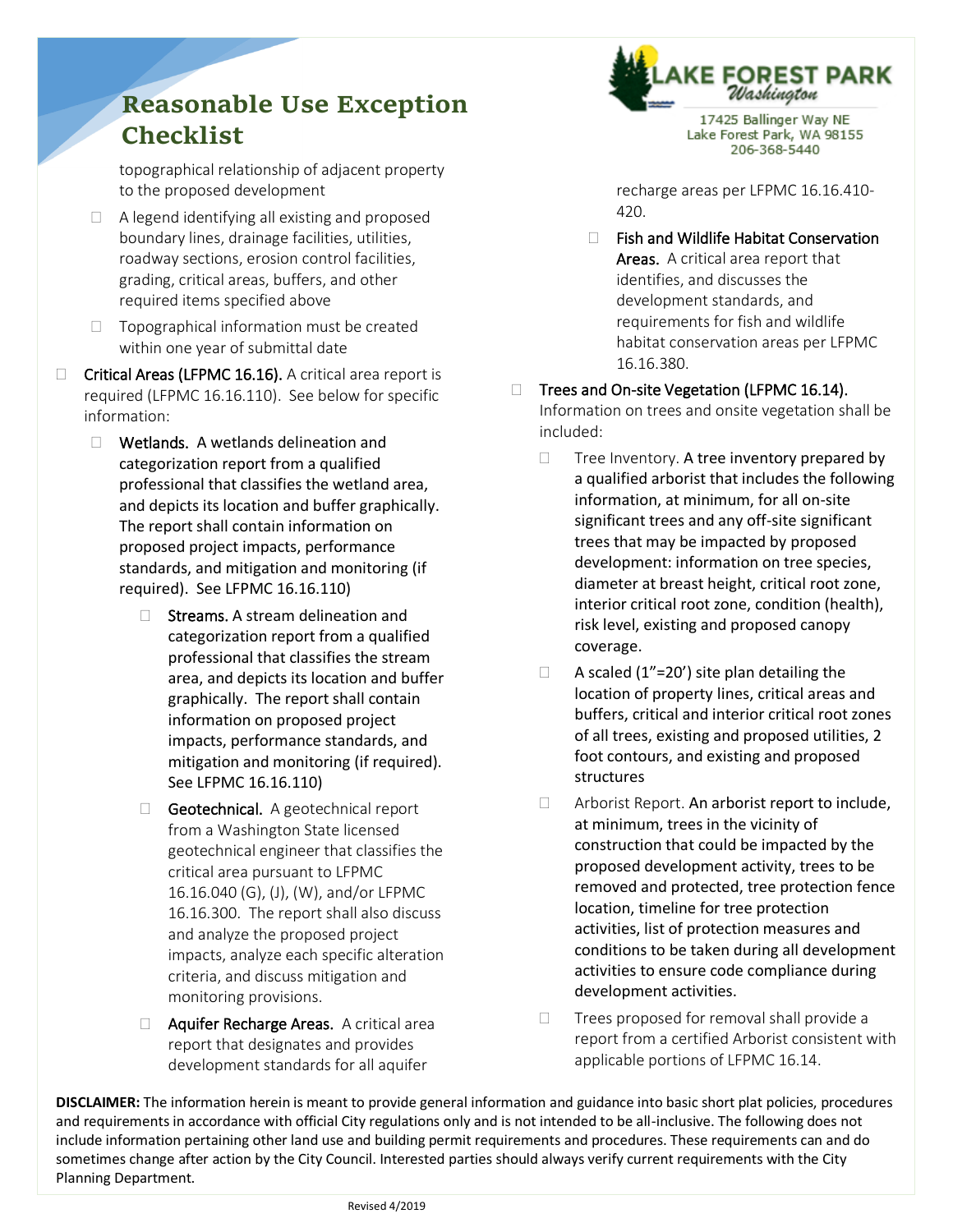## **Reasonable Use Exception Checklist**

Geotechnical Engineering report. (See the Geotechnical Engineering Checklist Help Topic). The report must be signed and stamped by a qualified professional as defined in [LFPMC 16.16,](http://www.codepublishing.com/WA/LakeForestPark/html/LakeForestPark16/LakeForestPark1616.html#16.16) and include:

- $\Box$  Information on soil types and their feasibility, as determined b[y LFPMC 16.24,](http://www.codepublishing.com/WA/LakeForestPark/html/LakeForestPark16/LakeForestPark1624.html#16.24) for LID storm water purposes
- $\Box$  Recognition whether geological hazards exist on subject property or neighboring property
- $\Box$  When applicable, recommendations regarding the proximity of proposed improvements to any existing geologically hazardous areas
- $\square$  Preliminary Technical Information Report (TIR). A report which describes the proposed stormwater management plan including runoff calculations, documentation that the minimum technical requirements of the [King County Surface Water](https://your.kingcounty.gov/dnrp/library/water-and-land/stormwater/surface-water-design-manual/SWDM%202016%20complete%20document%20FINAL%20first%20errata%206%2015%202016.pdf)  [Design Manual](https://your.kingcounty.gov/dnrp/library/water-and-land/stormwater/surface-water-design-manual/SWDM%202016%20complete%20document%20FINAL%20first%20errata%206%2015%202016.pdf) as adopted by the city have been met, upstream and downstream analysis, a maintenance plan for any new stormwater facilities and existing and proposed drainage facilities for the site and adjacent areas as specified by the requirements o[f LFPMC 16.24](http://www.codepublishing.com/WA/LakeForestPark/html/LakeForestPark16/LakeForestPark1624.html#16.24)
	- $\Box$  SEPA compliance. Either a completed SEPA checklist or demonstration that the land division proposal meets categorical SEPA Exemptions listed in [WAC 197-11-800](http://apps.leg.wa.gov/WAC/default.aspx?cite=197-11-800)
	- $\Box$  Certificates of water and sewer availability from the appropriate utility purveyor
	- $\Box$  (2) sets of the names and mailing addresses in written and electronic format of the owners and residents of adjacent property within 300 feet along with pre-stamped, addressed envelopes
	- $\Box$  The name, address and telephone number of the developer and all owners of the property and a current certificate of ownership (i.e., dated within 30 days of submittal) from a title company authorized to do business in this state confirming ownership
	- $\Box$  Other information that may be required by the Planning Director or City Engineer in order to

**DISCLAIMER:** The information herein is meant to provide general information and guidance into basic short plat policies, procedures and requirements in accordance with official City regulations only and is not intended to be all-inclusive. The following does not include information pertaining other land use and building permit requirements and procedures. These requirements can and do sometimes change after action by the City Council. Interested parties should always verify current requirements with the City Planning Department.

properly review and evaluate the proposed subdivision



17425 Ballinger Way NE Lake Forest Park, WA 98155 206-368-5440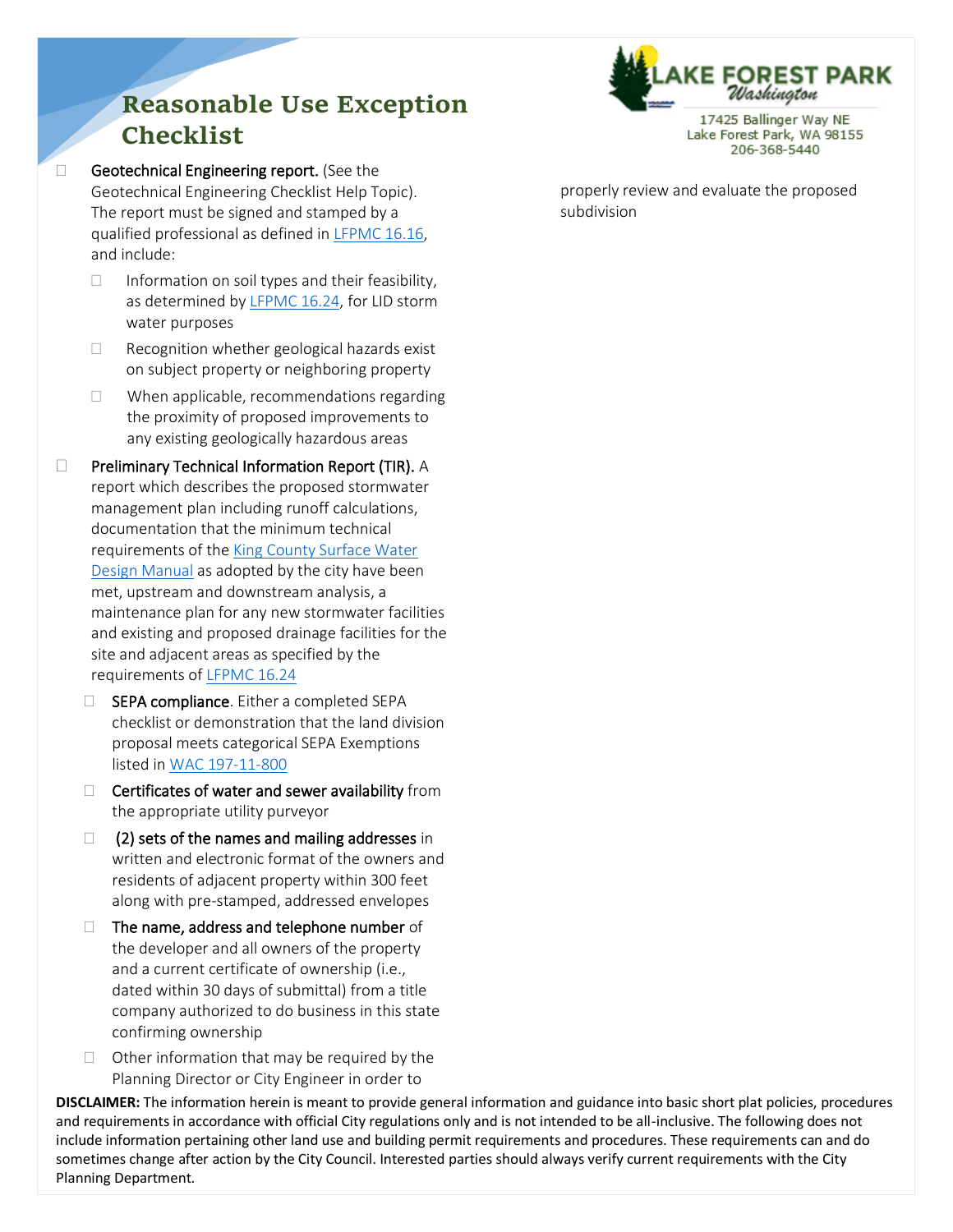Project Name: Project Description:

Planning Department Staff signatureapplication ready for intake

**DISCLAIMER:** The information herein is meant to provide general information and guidance into basic short plat policies, procedures and requirements in accordance with official City regulations only and is not intended to be all-inclusive. The following does not include information pertaining other land use and building permit requirements and procedures. These requirements can and do sometimes change after action by the City Council. Interested parties should always verify current requirements with the City Planning Department.